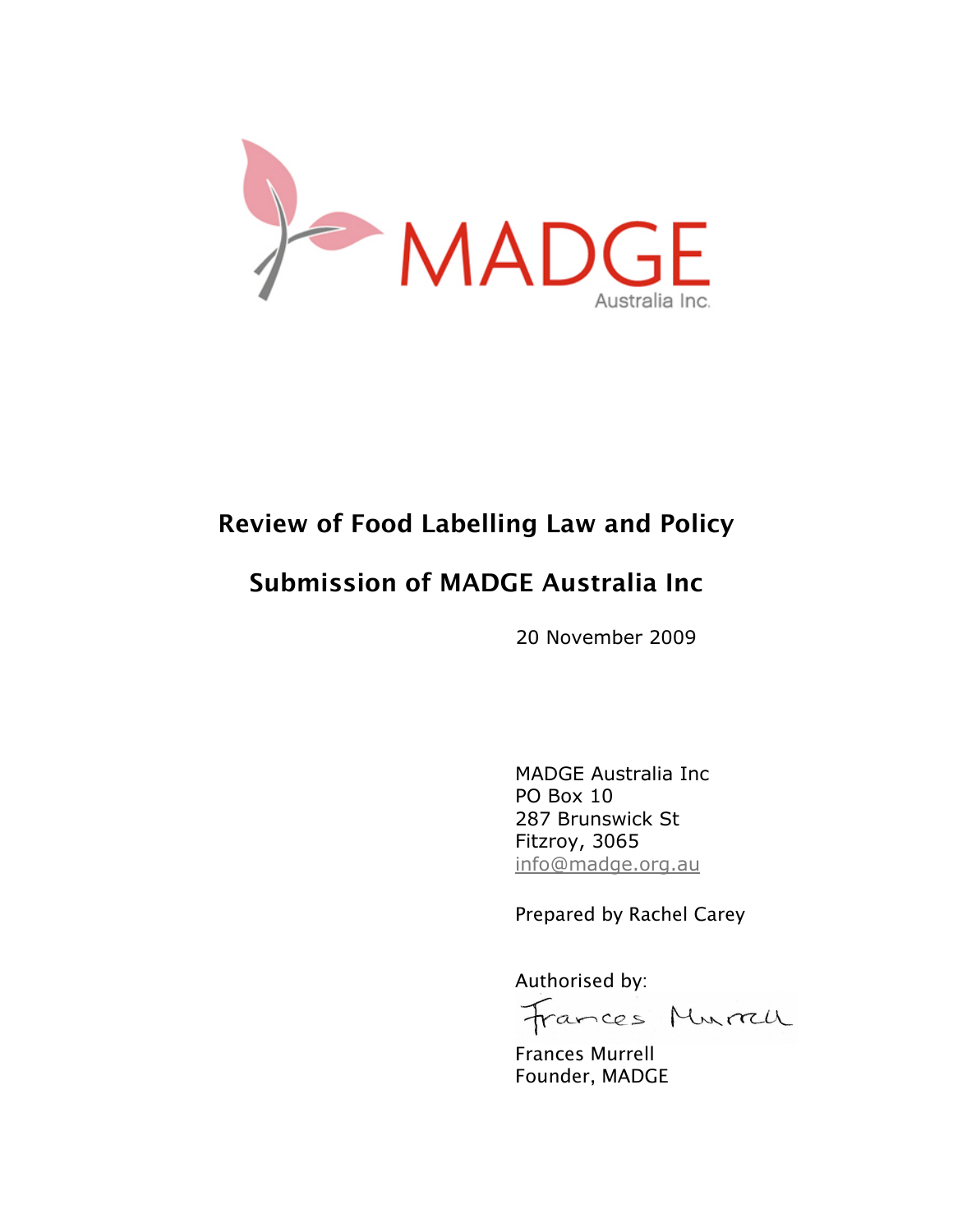# **1. Introduction**

MADGE thanks the Review Panel for the opportunity to contribute to this Review of Food Labelling Law and Policy.

MADGE Australia Inc is a network of consumers who are concerned about how our food is produced and the effects it has on our health and the environment. The network currently has around 950 members.

The MADGE network has a particular focus on **new technologies, such as genetic modification and nanotechnology**. We inform consumers about the issues surrounding these food technologies and advocate on their behalf to voice their views to stakeholders in government and the food industry.

One of the things that MADGE members are most concerned about is adequate food labelling to enable them to **make informed choices** about foods for themselves and their families.

## **2. Summary**

MADGE requests that the Panel consider the following in its review:

- **Food labelling is the basis for informed consumer choice** the most important principle guiding decisions about regulation on food labelling should be the right to know. See section 3
- **Current GM labelling laws mislead consumers** we should move to full labelling of all foods that have been genetically modified. See section 4
- **Mandatory labelling should be introduced for all foods containing nano-ingredients** or nanotechnology packaging. See section 5
- **A standardised multi-criteria labelling scheme** should be considered to integrate 'at a glance' information about sustainability, nutrition and other issues related to food production. See section 6
- Research should be conducted into **what Australian consumers want and need from food labelling**. See section 7

# **3. Labelling is the basis for informed consumer choice**

The most important principle guiding decisions about government regulatory intervention on food labelling should be **the consumer's right to know** and **make informed decisions** about the food that they buy.

A focus on **consumer choice is central to key areas of Australian food policy**, such as obesity prevention and the introduction of GM foods. Consumers are expected to *choose* to eat healthily, and are assumed to have the choice to eat non-GM rather than GM foods if they desire. However, **consumers cannot**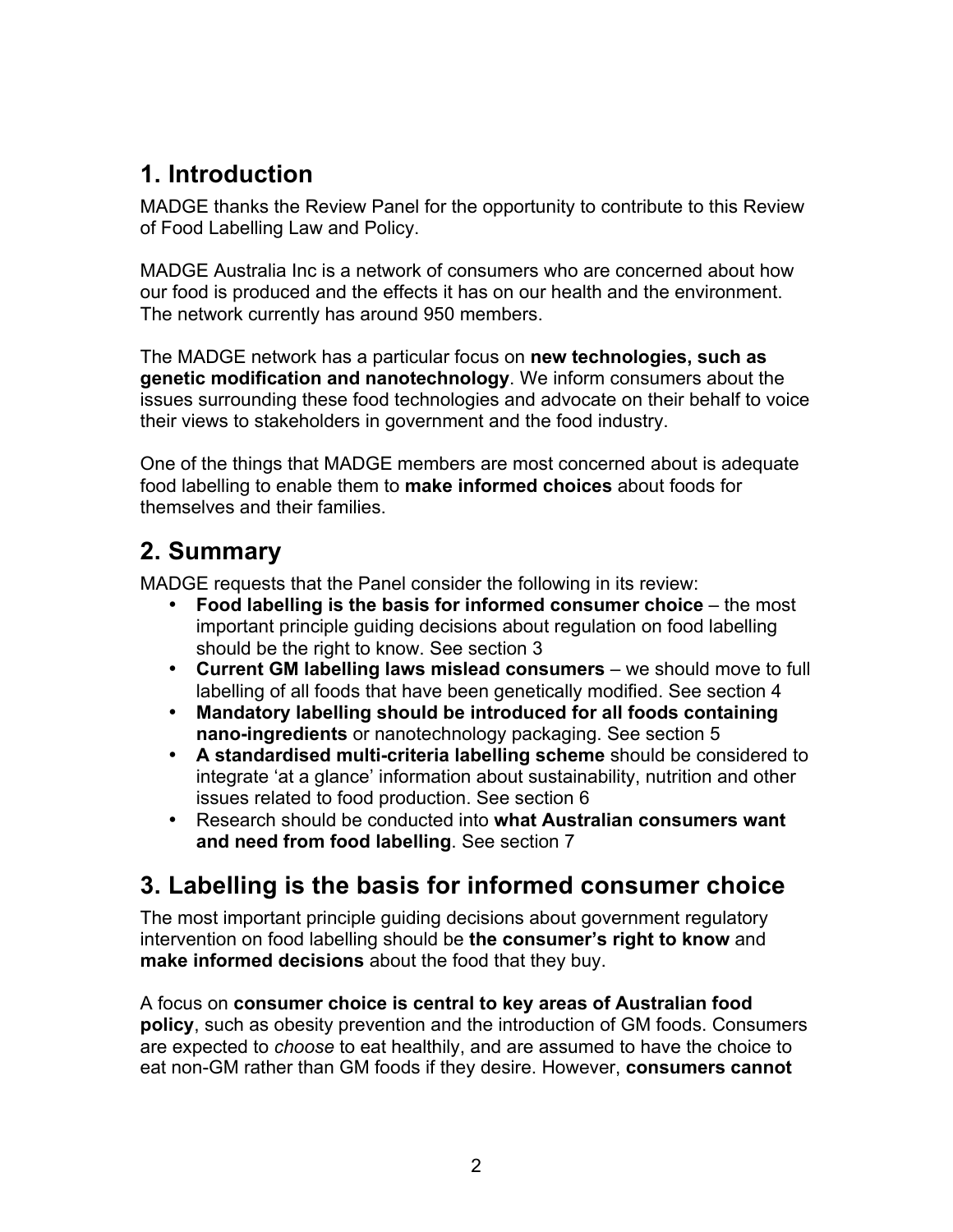**make those choices unless they are given adequate information**, and food labelling is an important part of that.

**Concern about the regulatory burden** imposed on business is often cited as a reason for not providing information to consumers. While it may be appropriate to introduce efficiency measures to reduce the regulatory burden, such as reducing variation in labelling requirements between states, reducing the regulatory burden **should not be an acceptable justification for failing to provide adequate information to consumers,** particularly where the principle of consumer choice is central to an area of food policy.

## **4. Current GM labelling laws mislead consumers**

MADGE asks the Panel to reconsider Australia's GM labelling laws and to introduce **full labelling of all food ingredients produced by a process of genetic modification,** including:

- processed oils, refined sugars and starches
- food from animals fed GM feed
- enzymes and additives that have been genetically modified or have been derived from a GM crop

Under current Australian food labelling laws, only foods with 'detectable' levels of GM proteins or DNA need to be labeled. FSANZ's current position is that no GM proteins or DNA are detectable in highly refined products such as oils. However, there is a growing body of evidence that proteins do persist in refined oils and may trigger allergic reactions in some individuals<sup>1</sup>.

GM oils are not labeled in Australia and nor is food from animals fed GM feed or food containing GM enzymes and additives. Since most GM ingredients enter the Australian food chain in these forms, **most GM foods in Australia remain unlabelled**.

Several surveys have shown that **Australian consumers want all GM foods to be labeled,** and that **they want labelling to be based on the process of genetic modification** (as it is in the EU), not on the presence of GM DNA or protein in the final food.

#### FSANZ carried out a review of GM labelling in 2003<sup>2</sup>, and concluded that:

"It is obvious from the consumer submissions to this review that there is a measure of support in Australia for labelling that is process based which means labelling all foods and ingredients derived from an organism produced using gene technology irrespective of whether novel DNA and/or novel protein is present in the final food"

 $\frac{1}{1}$ e.g. Awazuhara et al. (1998) and Crevel et al. (2000)

 $2$  FSANZ (2003), p5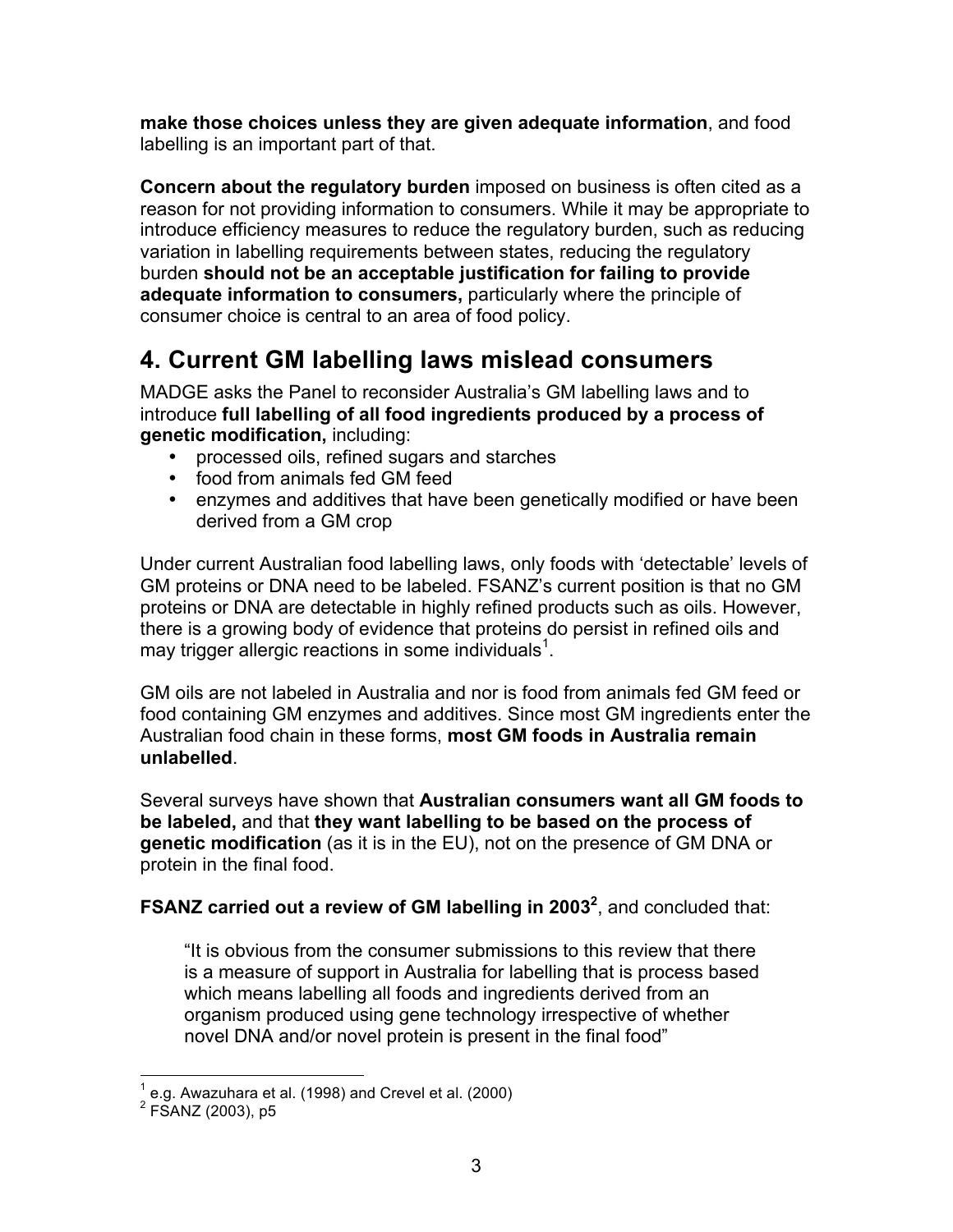CHOICE carried out a consumer survey of GM labelling in 2003 $^3$ . They found that 94% of people thought there should be comprehensive labelling of GM foods and that 75% disagreed with current laws exempting GM canola oil from carrying GM labelling.

CHOICE also found that **44% of respondents thought that the absence of a GM label on food meant that the product had not been genetically modified**.

As the terms of reference for this review note, "a stated objective of food laws is to prevent misleading or deceptive conduct in relation to food", but the results of the CHOICE survey indicate that **our current system of GM labelling misleads consumers**, who seem to think in terms of process labelling rather than in terms of the presence of GM DNA or protein.

Consumer research commissioned by Biotechnology Australia in 2007 also confirmed that consumers feel misled by current GM labeling<sup>4</sup>:

"There is a widespread belief that Australians are currently unknowingly eating GM foods, because such foods are not labeled properly. As a result, some people felt they were being misled into eating GM foods that they didn't want to"

A consumer survey by Swinburne University in 2007 showed that consumers are still very concerned about GM foods and that they have not become more comfortable with GM foods over time, as has been claimed elsewhere<sup>5</sup>.

It is unacceptable that current GM labelling laws in Australia mislead consumers. MADGE urges the Panel to consider process-based GM labelling as exists in Europe.

## **5. Mandatory nanotechnology labeling**

Mandatory labelling should be introduced for all food and food packaging ingredients produced using nanotechnology or manufactured in nanoparticle form. There is currently no requirement for either nano-ingredients or nanotechnology packaging to be labelled in Australia.

The health impacts of nanotechnology food ingredients and packaging are as yet unknown, and full labelling is important for public health reasons, to allow possible adverse impacts to be traced, as well as to enable informed choice<sup>6</sup>.

 <sup>3</sup> CHOICE (2003)

 $^4$  Eureka (2007), p26-27. The Eureka study also suggested that  $^5$ 

<sup>&</sup>lt;sup>5</sup> Swinburne University (2007)

<sup>&</sup>lt;sup>6</sup> FOE (2008) reviews current knowledge on nanotechnology in food, as well as potential health and environmental impacts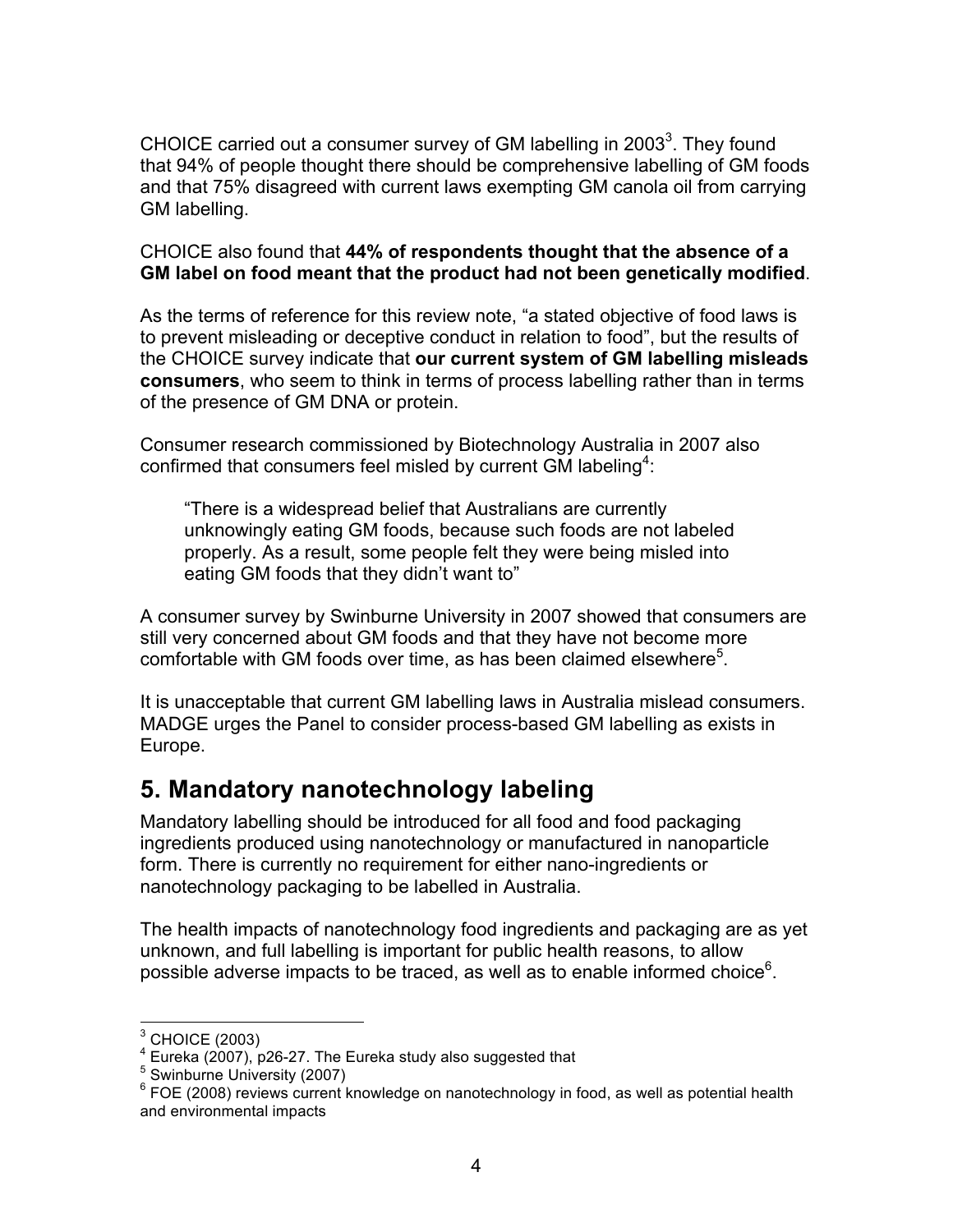## **6. Standardised 'multi-criteria' labels**

The **issues around food production are becoming more complex**, both health issues such as obesity prevention and sustainability issues such as water use and greenhouse gas emissions.

Overseas surveys show that **consumers increasingly want information about nutrition, sustainability** and other aspects of food production to help them make informed choices<sup>7</sup>.

Some overseas retailers are trialing labelling schemes for carbon emissions from food products $8$ , and labelling schemes for water footprinting are also being discussed<sup>9</sup>.

**Sustainability issues** in food production are **likely to become increasingly important to Australian consumers**, and Australian retailers will almost certainly follow the lead of overseas companies in exploring sustainability labelling.

Sustain argues that the proliferation of sustainability labelling schemes for food products in the UK is leading to confusion for consumers, and that **a single 'at a glance' labelling scheme is needed that incorporates multiple sustainability criteria**. Sustain has developed a possible version of such a scheme in the shape of a flower, in which each 'petal' represents a different sustainability  $factor<sup>10</sup>$ .

Tim Lang has also argued that there is a need for a 'universal' labelling scheme in the UK that incorporates nutritional and sustainability information $11$ .

**A standardised, multi-criteria labelling scheme that presents information 'at a glance'** (as icons rather than text) could enable a range of complex information about food to be conveyed to consumers in a simple way. MADGE requests that the Panel consider the option of implementing a framework for such a labelling scheme. The scheme could incorporate relevant aspects of information about nutrition, sustainability and other aspects of food production.

<sup>————————————————————&</sup>lt;br><sup>7</sup> E.g. FSA (2006) and FSA (2007). There is little research into what Australian consumers want from food labelling.

 $^8$  DPI (2009) and KRAV/ Swedish Seal (2009)<br><sup>9</sup> Searl and MacMillan (2000)

 $\frac{9}{10}$  Segal and MacMillan (2009)<br> $\frac{10}{10}$  Sustain (2008)

 $11$  Connor (2008)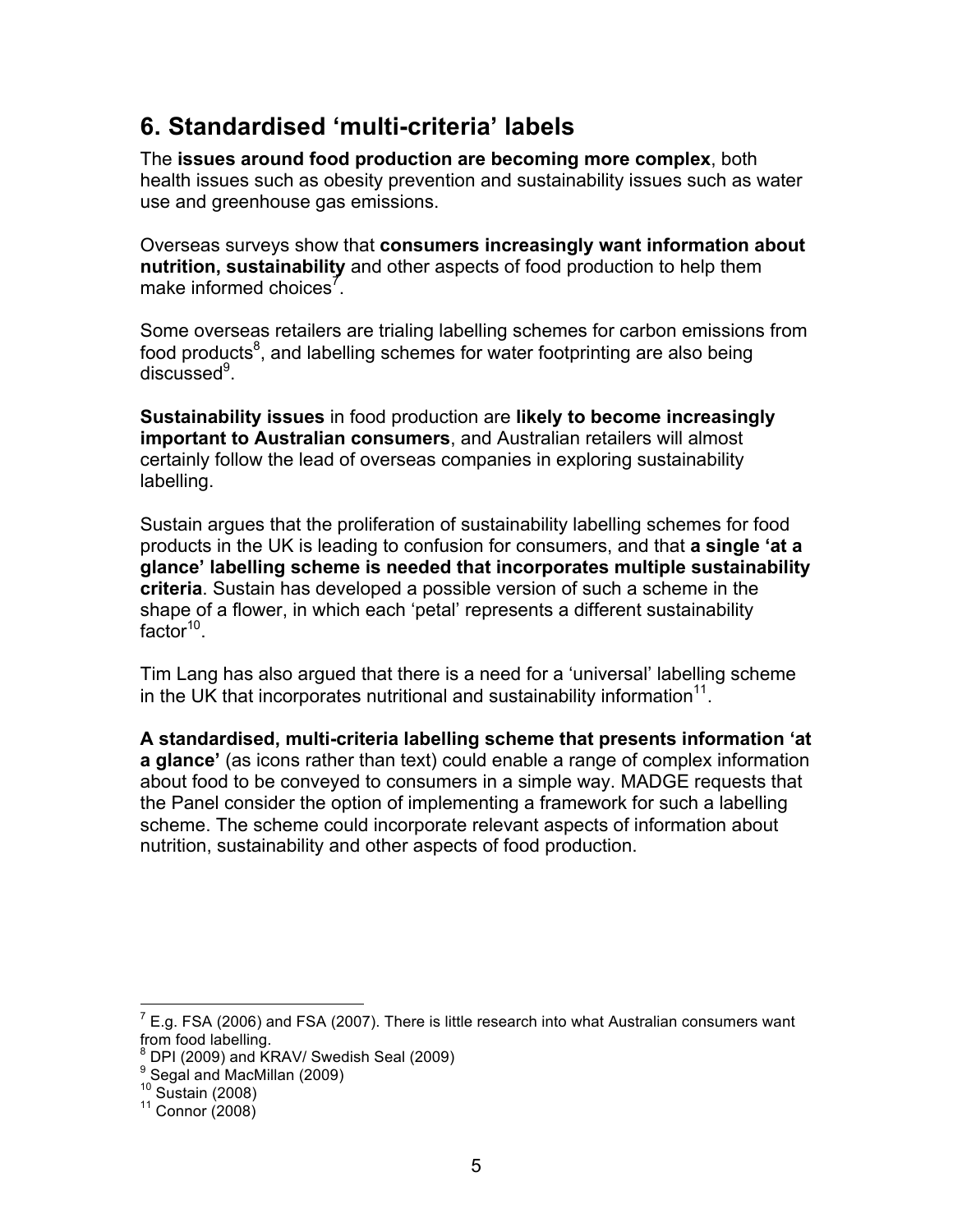### **7. What do Australian consumers want from food labels?**

Little research has been conducted in Australia into what consumers want and need from food labels and MADGE believes that such research should be done.

MADGE refers the Panel to research conducted by the Food Standards Agency in the UK into consumer needs of food labels<sup>12</sup>. This research indicates that:

- Consumers prefer more information on packaging than less if it is presented in an understandable way
- Labelling can be hard for consumers to use icons are better for communicating information 'at a glance' than text
- Standardised labelling (industry wide) is easier for consumers to understand than labelling that varies between retailers and manufacturers

MADGE believes that consumer representatives can and should be involved in the development of new food labelling schemes to ensure that such schemes meet consumer needs.

Research conducted by the UK Food Standards Agency provides a possible model for involving consumers in the development of new labelling schemes in Australia<sup>13</sup>

## **References**

Awazuhara, H., Kawai, H., Baba, M., Matsui, T. and Komiyama, A. (1998) Antigenicity of the proteins in soy lecithin and soy oil in soybean allergy. *Clin. Exp. Allergy*, 28: 1559-1564.

CHOICE (2003) CHOICE GM Labelling Survey 2003. Archived on the CHOICE website)

Connor, S. (2008) *Call for new* ʻ*universal*' *food labelling*. The Independent, Tuesday 9 September. Available: http://www.independent.co.uk/life-style/foodand-drink/news/call-for-new-universal-food-labelling-923480.html

Crevel, R., Kerkhoff, M and Koning, M (2000) Allergenicity of refined vegetable oils. *Food Chem Toxicol* 38: 385-393.

DPI (2009) *Future farming: how will climate change impact market requirements for Victoria*'*s agrifood exports*? Department of Primary Industries, Farm Services, Victoria. May 2009. Available:

 $^{12}$  FSA (2006) and FSA (2007).<br> $^{13}$  FSA (2006)